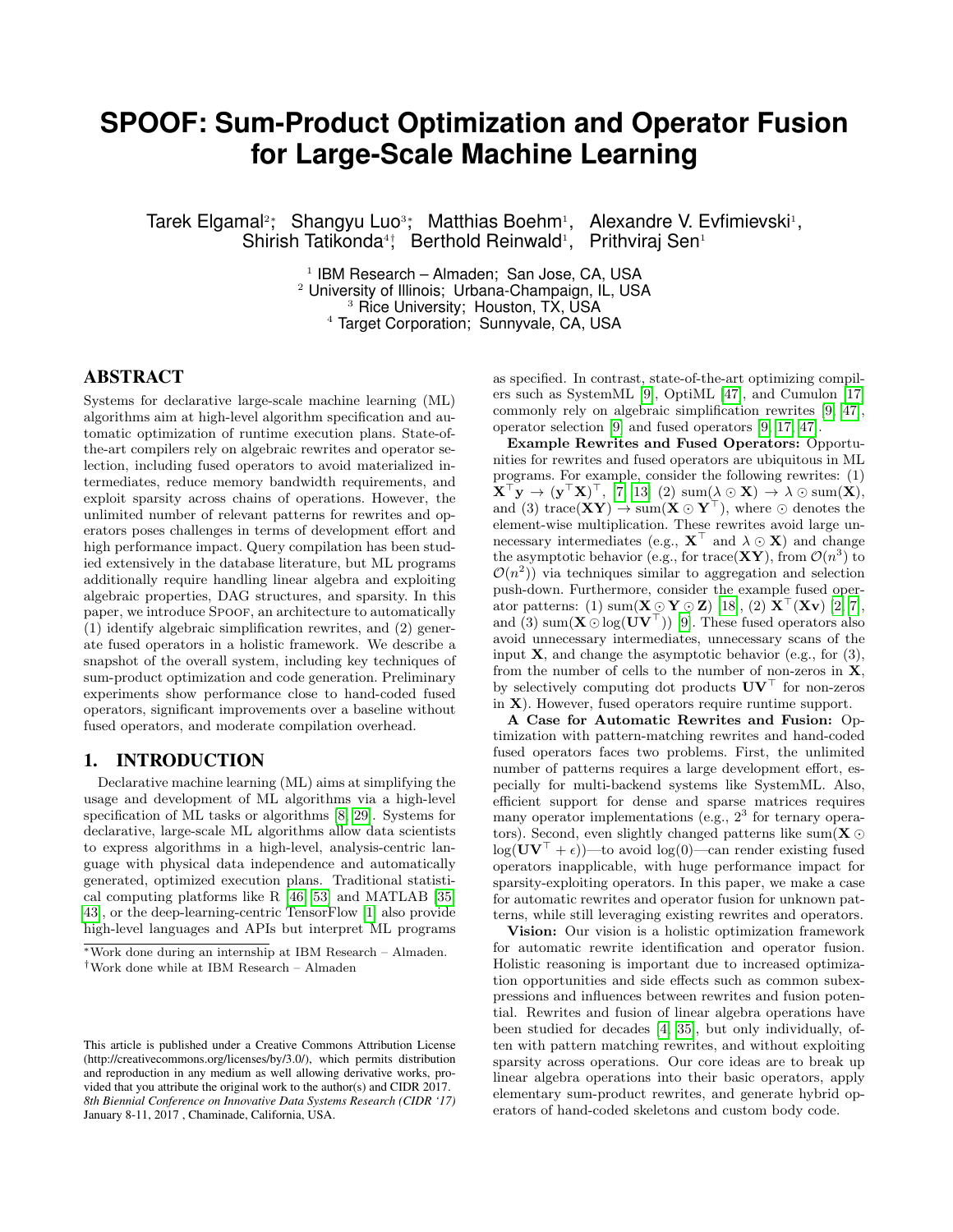Contributions: We introduce SPOOF (Sum-Product Optimization and Operator Fusion), an architecture for automatic rewrite identification and fused operator generation. In detail, we make the following technical contributions:

- Architecture: We describe the overall architecture of SPOOF and major design decisions in Section [2.](#page-1-0)
- Sum-Product Optimization: We provide an overview of our sum-product framework in Section [3.](#page-2-0) It is based on relational algebra, which opens up opportunities to leverage and extend existing optimizer technology.
- Fused Operator Generation: We describe the automatic code generation of efficient fused operators in Section [4.](#page-3-0) This includes the handling of general DAG structures, sparsity-exploiting operators, and effective plan caching across DAGs and during recompilation.
- Experiments: Finally, we present preliminary results, reporting on micro-benchmarks and end-to-end performance of various ML algorithms in Section [5.](#page-5-0)

# <span id="page-1-0"></span>2. SYSTEM ARCHITECTURE

We integrated the SPOOF compiler framework into Apache SystemML [\[7,](#page-9-10) [9\]](#page-9-7). In this section, we describe its integration into the SystemML compilation chain, as well as the architecture and components of the SPOOF framework.

## <span id="page-1-2"></span>2.1 SystemML Compiler Integration

To describe the Spoof compiler integration, we introduce our running example, review SystemML's compilation chain, and discuss a non-invasive integration approach.

Example ML Script: Our running example is Poisson Nonnegative Matrix Factorization (PNMF) [\[32,](#page-9-15) [33\]](#page-9-16), where we try to approximate a typically very sparse input matrix **X** with two factors **W** and **H** of low rank k, typically 10-500.

```
1: X = read("./input/X")2: k = 100; eps = 1e-15; max_iter = 10; iter = 1;
3: W = rand(rows=nrow(X), cols=k, min=0, max=0.025)
 4: H = rand(rows=k, cols=ncol(X), min=0, max=0.025)5: while( iter < max_iter ) {
6: H = (H * (t(W) % * % (X / (W' * % H + eps)))) / t(colSums(W));7: W = (W*((X/(W%*%H+eps))%*%t(H))) / t(rowSums(H));
8: obj = sum(W%*%H) - sum(X*log(W%*%H+eps));
9: print("iter=" + iter + " obj=" + obj);<br>10: iter = iter + 1;iter = iter + 1;11: } \# \% .. matrix mult<br>12: write(W, "./output/W"); \# * .. cell-wise mult
12: write(W, "./output/W");13: write(H, "./output/H");
```
SystemML uses fused operators wdivmm left/wdivmm right for the update rules (lines 6 and 7) and wcemm for the objective (line 8) as well as rewrites sum  $(\mathbf{WH})$  to colSums $(\mathbf{W})$ . rowSums(H). Together these changes have significant performance impact—for a sparsity of 0.001, up to  $1,000x$ because they avoid computing the dense intermediate WH.

SystemML Compilation Chain: SystemML compiles such scripts into a hierarchy of statement blocks and statements, where blocks are delineated by control flow (e.g., lines 1-4, 5-11, 6-10). Each last-level block is then compiled into a DAG of high-level operators (HOPs), where we also propagate size information such as dimensions and sparsity from the inputs through the entire program and perform optimizations like constant folding, branch removal, commonsubexpression elimination, matrix multiplication chain optimization, and algebraic rewrites. Each HOP DAG is then



<span id="page-1-1"></span>Figure 1: SPOOF Compiler Framework.

compiled into a DAG of low-level operators (LOPs) and executable runtime instructions by selecting physical operators including existing fused operators, and additional rewrites.

SPOOF Compiler Integration: To leverage the existing compiler and runtime infrastructure, we made the design decision to complement it by SPOOF in a non-invasive manner. We invoke the Spoof compiler after HOP DAG rewrites and operator selection, separately for each HOP DAG. The Spoof compiler creates a—potentially modified—HOP DAG. Fused operators are represented via generic HOP and LOP nodes that are parameterized with the generated class name as well as generic instructions that load the generated class into the JVM and call a common operator interface. This HOP DAG integration also ensures a seamless integration with advanced techniques like inter-procedural analysis, parfor optimization, and dynamic re-compilation [\[7\]](#page-9-10).

## 2.2 SPOOF Compiler Framework

We now describe the SPOOF compiler framework to optimize individual HOP DAGs, including its major components, cost model, and constraints, as well as overall design.

Framework Overview: Figure [1](#page-1-1) shows the SPOOF compiler framework. The input HOP DAG also carries propagated size information per operator. In a first analysis step, we create Sum-Product Plans (SP-Plans), i.e., restricted relational algebra plans, for relevant partial HOP DAGs. SP-Plans represent operations like matrix multiply as basic operators, i.e., multiply and sum. We also annotate matrix properties and sparse-safeness, i.e., if zero inputs can be ignored. In a second transform step, the sum-product optimizer then enumerates alternative SP-Plans via elementary rewrites like the distributive law rewrite. After pruning, we generate Codegen Plans (C-Plans) that are overlay plans of the HOP DAG and represent operator templates and core code generation primitives like dotProduct. Costs are evaluated on C-Plans to account for side effects between sumproduct optimization and operator fusion. Once the optimal plan is found, we perform a third synthesis step, where we (1) map HOPs without C-Plan overlay directly to the output HOP DAG, and (2) generate source code for each C-Plan. Note that C-Plans can overlap, which avoids materialization of intermediates at the cost of redundant computation. Sections [3](#page-2-0) and [4](#page-3-0) provide additional details of compilation techniques. Finally, we invoke the programmatic Java compiler API to compile generated classes of fused operators.

Cost Model and Constraints: To cost individual C-Plans, we extended our cost model of estimated plan execution time [\[18\]](#page-9-12) to (1) work directly over C-Plans, and (2) reflect computation (floating point operations) and I/O (HDFS and memory bandwidth). Costing C-Plans instead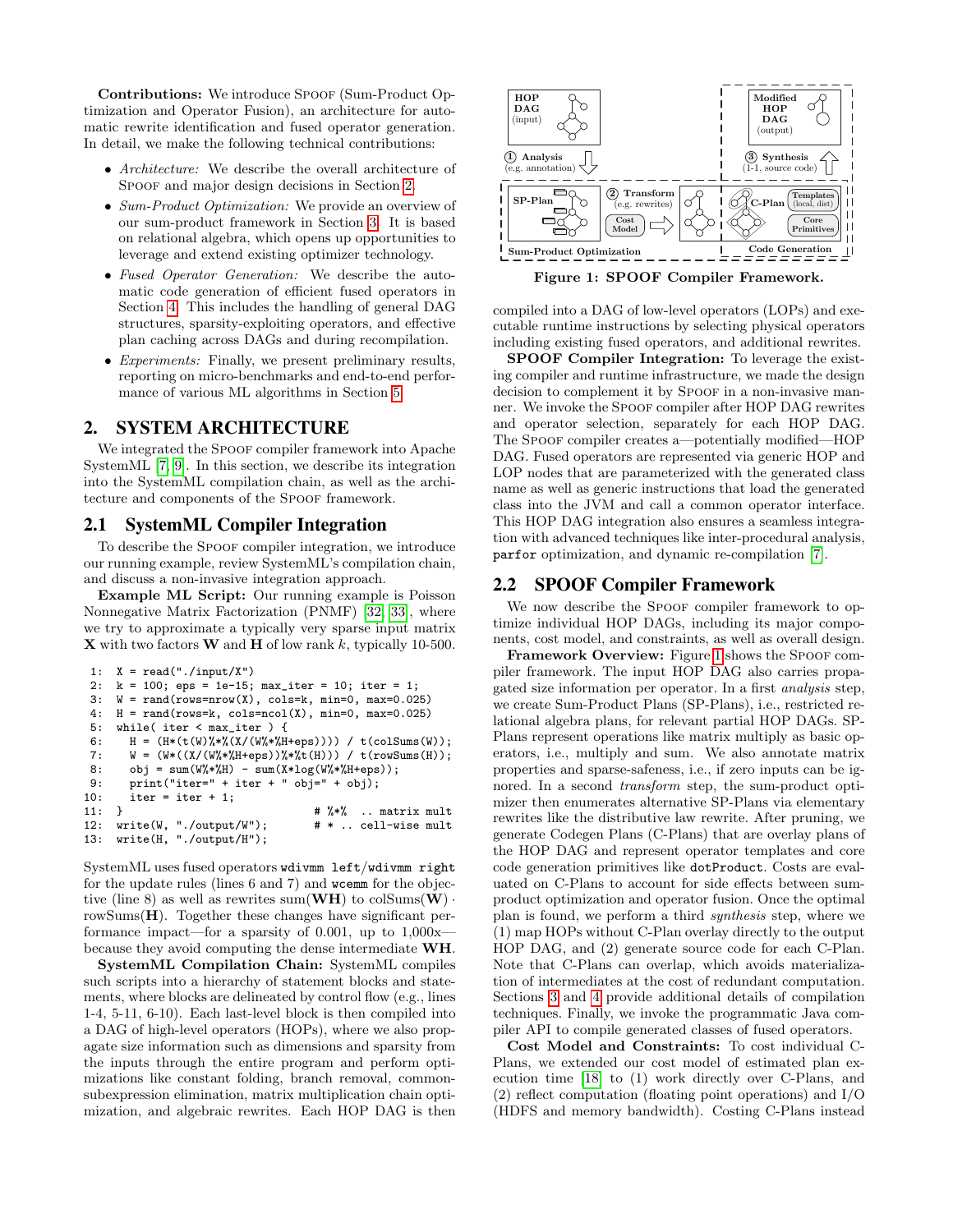<span id="page-2-1"></span>

<span id="page-2-2"></span>Figure 2: Sum-Product Optimization of  $sum(WH) \rightarrow colSum(W) \cdot rowSum(H)$ .

of runtime plans captures the semantics of generated fused operators, avoids unnecessary compilation overhead, and allows memoization. Furthermore, we impose two constraints on fused operators. First, C-Plans are created for neither single operators nor scalar-scalar operations. This restriction prevents code generation for existing fused operators and more understandable EXPLAIN output. Second, fused operators of in-memory operations must satisfy the given memory budget, which prevents out-of-memory errors.

Design Discussion: Finally, we review major design decisions for the overall compiler framework. First, covering both sum-product optimization and code generation in a holistic framework accounts for side effects and opens up more optimization opportunities because sum-product plans do not necessarily need to map to existing operators but can be compiled to custom fused operators. Second, complementing the existing compiler and runtime infrastructure by Spoof—for automatic rewrites and operator fusion allowed us to support the general case of all operations and features but compile efficient fused operators where possible. Finally, note that the connection between linear and relational algebra has been explored before. While we use restricted relational algebra as our central plan representation for sum-product optimization and operator fusion, existing work separately studied common language and runtime support [\[30\]](#page-9-17), ML algorithms over joins [\[28,](#page-9-18) [41,](#page-9-19) [44\]](#page-9-20), algebraic laws [\[13\]](#page-9-11), a view-based SQL backend for R [\[53\]](#page-9-3), and instantiating low-level sparse operators [\[34\]](#page-9-21).

#### <span id="page-2-0"></span>3. SUM-PRODUCT OPTIMIZATION

Sum-product optimization aims to automatically perform algebraic rewrites without coarse-grained pattern matching. To accomplish that, we represent partial DAGs in restricted relational algebra and apply elementary sum-product and relational rewrites. Side effects between rewrites and operator fusion are evaluated by costing alternative plans.

#### 3.1 Plan Representation

Sum-product plans (SP-Plans) are restricted relational algebra plans of partial HOP DAGs. This conceptual framework explicitly represents linear algebra operations like matrix multiply as compositions of basic operators to allow elementary rewrites over sums and products. We construct SP plans for sub-plans with applicable operations.

Data and Operations: Input matrices are relations of (i,j,v)-tuples, i.e., row-/column-indexes, and values. Intermediate relations are tensors of arbitrary dimension. Our framework supports the following operations: selection  $\sigma$ , extended projection Π (for expression computation), aggre<span id="page-2-5"></span><span id="page-2-4"></span><span id="page-2-3"></span>gation  $\Gamma$  (min, max, sum), and join  $\mathbb{M}$ . To simplify reasoning and HOP DAG reconstruction, we further introduce

- <span id="page-2-6"></span>• Composite Operations such as multiply  $\mathbf{A}_{ij} *_{j=k} \mathbf{B}_{kl} :=$  $\Pi_{i,j,l,a\cdot b}(A_{ija} \bowtie_{j=k} B_{klb}),$  and
- Two Restrictions: (1) a single value attribute per relation, and (2) unique composite indexes per relation; these restrictions ensure a single value per tensor cell.

Sparse-safeness properties are specified via join types: we define element-wise multiplication as  $\mathbf{A}_{ij} *_{i=k} \wedge_{j=l} \mathbf{B}_{kl} :=$  $\Pi_{i,j,a\cdot b}(A_{ija} \bowtie_{i=k \wedge j=l} B_{klb})$  but element-wise additionand similarly element-wise subtraction—as full outer join  $\mathbf{A}_{ij}$  + $_{i=k\wedge j=l}$   $\mathbf{B}_{kl} := \Pi_{i,j,a+b}(A_{ija} \mathbf{M}_{i=k\wedge j=l} B_{klb}),$  where NULL values are systematically treated as zeros.

Example SP-Plan sum(WH): Consider the partial HOP DAG for line 8 of our running example, shown in Figure  $2(a)$ . The subexpression sum(WH) is represented via binary aggregate (matrix multiply) and unary aggregate (full sum). Figure [2\(b\)](#page-2-2) then shows the related SP-Plan. The matrix multiplication is mapped to (1) a  $*_i=k$  (i.e.,  $\mathbb{N}_{i=k}$  over the common dimension and  $\Pi_{i,j,l,w\cdot h}$  to compute elementwise multiplications), and (2)  $\Gamma_{i,l,\text{sum}}$  to aggregate values per output cell. Similarly, the sum is mapped to a final  $\Gamma_{\mathrm{sum}}$ .

#### 3.2 Rewrites and Interesting Properties

Initial SP-Plans are transformed into modified SP-Plans via elementary sum-product rewrites leveraging algebraic properties. Examples are distributive and associative laws of addition and multiplication (e.g.,  $x_1y_1+x_1y_2 \rightarrow x_1(y_1+y_2)$ ). The distributive law rewrite applies to  $\Gamma_{A,\text{sum}}(\mathbf{X} *_{J} \mathbf{Y})$  with respect to index  $i \in \mathbf{Y}$ , iff  $i \notin A \wedge i \notin J$ . Additionally, we use traditional relational rewrites like selection, projection, and aggregation push-down/pull-up [\[11,](#page-9-22) [51\]](#page-9-23).

Example SP-Plan Rewrite sum(WH): Given the SP-Plan shown in Figure [2\(b\),](#page-2-2) we iteratively apply elementary transformation rewrites. First, in Figure  $2(c)$ , we collapse the two subsequent aggregations into a single aggregation over indexes i, j, l, corresponding to  $\Sigma_{ijl}(w_{ij} \cdot h_{jl})$ . Second, in Figure  $2(d)$ , we apply the distributive law rewrite of sumproduct and push the aggregation over index l under the join of  $*_{{j=k}}$ , corresponding to  $\Sigma_{ij}(w_{ij} \cdot \Sigma_{l} h_{jl})$ . Third, in Figure [2\(e\),](#page-2-5) we similarly apply the distributive law rewrite to the left matrix and push down the aggregation over index *i*, corresponding to  $\Sigma_i((\Sigma_i w_{ii}) \cdot (\Sigma_l h_{il}))$ . Finally, we map the SP-Plan back to the modified HOP DAG shown in Figure [2\(f\),](#page-2-6) where for example  $\Gamma_{i,\text{sum}}(\mathbf{W}_{ijw})$  is identified as colSums( $\bf{W}$ ) due to aggregation over the row index *i*.

Additional Examples: Sum-product rewrites are very simple yet highly flexible, allowing the composition of a va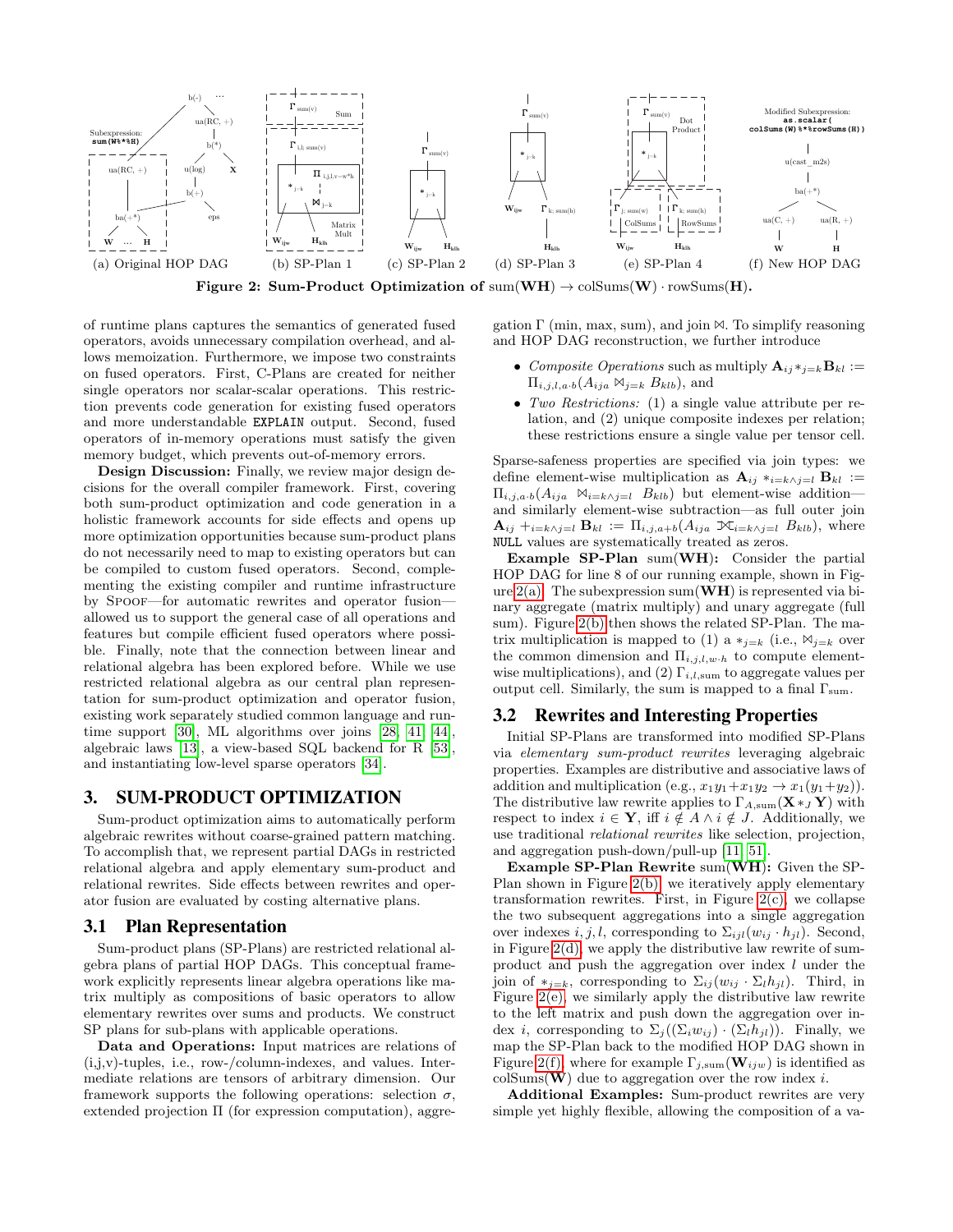riety of complex rewrites. Consider the following examples, which we classify by relational rewrite categories along with the major sources of performance improvements:

• Aggregation Push-Down (reduces number of matrix intermediates and floating point operations):

$$
\text{sum}(\lambda \odot \mathbf{X}) \rightarrow \Gamma_{\text{sum}}(\Pi_{i,j,\lambda \cdot x}(\mathbf{X}_{ij})) \rightarrow \Pi_{\lambda \cdot x}(\Gamma_{\text{sum}}(\mathbf{X}_{ij})) \rightarrow \lambda \odot \text{sum}(\mathbf{X}) \n\text{sum}(\mathbf{X} + \mathbf{Y}) \rightarrow \Gamma_{\text{sum}}(\mathbf{X}_{ij} + i = k \wedge j = l \mathbf{Y}_{kl}) \rightarrow \Gamma_{\text{sum}}(\mathbf{X}_{ij}) + \Gamma_{\text{sum}}(\mathbf{Y}_{kl})) \rightarrow \text{sum}(\mathbf{X}) + \text{sum}(\mathbf{Y})
$$
\n(1)

• Selection Push-Down (improves the asymptotic behavior, e.g.,  $\mathcal{O}(n^3) \to \mathcal{O}(n^2)$  and  $\mathcal{O}(n^3) \to \mathcal{O}(n)$  in below examples, assuming squared  $n \times n$  input matrices):

$$
\text{trace}(\mathbf{XY}) \to \Gamma_{\text{sum}}(\sigma_{i=l}(\Gamma_{i,l;\text{sum}}(\mathbf{X}_{ij} *_{j=k} \mathbf{Y}_{kl})))
$$
  
\n
$$
\to \Gamma_{\text{sum}}(\mathbf{X}_{ij} *_{i=l \wedge j=k} \mathbf{Y}_{kl})) \to \text{sum}(\mathbf{X} \odot \mathbf{Y}^{\top})
$$
  
\n
$$
(\mathbf{XY})[a, b] \to \sigma_{i=a \wedge l=b}(\Gamma_{i,l;\text{sum}}(\mathbf{X}_{ij} *_{j=k} \mathbf{Y}_{kl}))
$$
  
\n
$$
\to \Gamma_{\text{sum}}(\sigma_{i=a}(\mathbf{X}_{ij}) *_{j=k} \sigma_{l=b}(\mathbf{Y}_{kl})) \to \mathbf{X}[a,]\mathbf{Y}[,b]
$$

• Join Elimination (reduces number of matrix intermediates and floating point operations; changes binary to unary operations, which increases fusion potential):

<span id="page-3-2"></span>
$$
\mathbf{X} \odot \mathbf{X} \rightarrow \mathbf{X}_{ij} *_{i=i \land j=j} \mathbf{X}_{ij} \rightarrow \Pi_{i,j,x^2}(\mathbf{X}_{ij}) \rightarrow \mathbf{X}^2
$$
\n
$$
\mathbf{X} - \mathbf{X} \odot \mathbf{Y} \rightarrow \mathbf{X}_{ij} -_{i=i \land j=j} (\mathbf{X}_{ij} *_{i=k \land j=l} \mathbf{Y}_{kl})
$$
\n
$$
\rightarrow \mathbf{X}_{ij} *_{i=k \land j=l} \Pi_{k,l,1-y}(\mathbf{Y}_{kl}) \rightarrow \mathbf{X} \odot (1-\mathbf{Y})
$$
\n
$$
\mathbf{X} \odot (\mathbf{X} > 0) \rightarrow \mathbf{X}_{ij} *_{i=i \land j=j} \Pi_{i,j,x} > o(\mathbf{X}_{ij}) \qquad (3)
$$
\n
$$
\rightarrow \sigma_{x>0}(\mathbf{X}_{ij}) \rightarrow \text{codegen required, or } \max(\mathbf{X}, 0)
$$
\n
$$
\mathbf{X} - \mu \odot (\mathbf{X} \neq 0) \rightarrow \mathbf{X}_{ij} -_{i=i \land j=j} \Pi_{i,j,\mu \cdots}(\mathbf{x}_{\neq 0})(\mathbf{X}_{ij})
$$
\n
$$
\rightarrow \Pi_{i,j,x-\mu}(\sigma_{x\neq 0}(\mathbf{X}_{ij})) \rightarrow \text{codegen required}
$$

• Join Ordering (improves the asymptotic behavior, e.g.,  $\mathcal{O}(n^3) \to \mathcal{O}(n^2)$  in below example, assuming  $n \times n$ input matrices **X** and **Y** and an  $n \times 1$  input vector **v**):

$$
(\mathbf{X} \mathbf{Y})\mathbf{v} \to \Gamma_{i; \text{sum}}(\Gamma_{i, l; \text{sum}}(\mathbf{X}_{ij} *_{j=k} \mathbf{Y}_{kl}) *_{l=m} \mathbf{v}_m)
$$
  
\n
$$
\to \Gamma_{i; \text{sum}}(\mathbf{X}_{ij} *_{j=k} \Gamma_{k; \text{sum}}(\mathbf{Y}_{kl} *_{l=m} \mathbf{v}_m))
$$
 (4)  
\n
$$
\to \mathbf{X}(\mathbf{Y}\mathbf{v}) \to \text{enables fusion in case } \mathbf{X}^\top(\mathbf{X}\mathbf{v})
$$

• Aggregation Elimination (reduces number of matrix intermediates and floating point operations; can enable merge of surrounding operations):

<span id="page-3-1"></span>rowSums(**X**) 
$$
\rightarrow
$$
  $\Gamma_{i;sum}(\mathbf{X}_i) \rightarrow \mathbf{X}_i \rightarrow \mathbf{X}$   
\n $\mathbf{X} \odot (\mathbf{v} [1, 1, \ldots]) \rightarrow \mathbf{X}_{ij} *_{i=k \wedge j=l} \Gamma_{k,l;sum}(\mathbf{v}_k * 1_l)$   
\n $\rightarrow \mathbf{X}_{ij} *_{i=k} \mathbf{v}_k \rightarrow \mathbf{X} \odot \mathbf{v}$   
\n $\text{diag}(\mathbf{v})\mathbf{X} \rightarrow \Gamma_{i,l;sum}(\Pi_{i,j=i,v}(\mathbf{v}_i) *_{j=k} \mathbf{X}_{k,l})$   
\n $\rightarrow \mathbf{v}_i *_{i=k} \mathbf{X}_{k,l} \rightarrow \mathbf{X} \odot \mathbf{v}$  (5)

Note that some of these rewrite examples require a tight integration with operator fusion, i.e., code generation, because their output plans cannot be directly mapped back to HOP DAGs. Furthermore, many rewrites also exploit size information and various structural matrix properties. For example, in Equation [\(5\)](#page-3-1), we exploit vectors of ones and diagonal matrices to reduce matrix multiplications to simple element-wise multiplications. Therefore, we are interested in systematically leveraging interesting properties.

Interesting Properties: Sum-product optimization aims to annotate enumerated plans with interesting properties [\[19\]](#page-9-24) of two categories: (1) physical properties of intermediate results, and (2) operation properties. First, as physical properties of intermediates, we track row/column/block partitioning, ordering, co-partitioning, and special matrix properties (constant values, sequences, diagonal matrices). Second, we determine types of sparse-safeness for operations and DAGs of operations. For example, the b(\*)-rooted operations in Figure [2\(a\)](#page-2-1) are fully sparse-safe even though individual operations like  $b(+)$ -eps are not sparse-safe.

We leave the transformation rules, the search space analysis, the enumeration algorithms, and further pruning strategies as interesting directions for future work.

## 3.3 Optimization

Alternative plans are passed to operator fusion for costing without code generation. This allows reasoning about side effects. For example, in Figure [2\(a\),](#page-2-1) the sum-product rewrite of sum(WH) alone is counterproductive, as it does not leverage the common subexpression WH. However, since we also create a sparsity-exploiting fused operator for  $sum(\mathbf{X} \odot log(\mathbf{W} \mathbf{H} + \epsilon))$ , it is indeed crucial for performance because only if applied together, the asymptotic behavior is changed. Furthermore, sum-product rewrites can increase or decrease fusion potential. Similarly, operator fusion fixes the execution order of chains of operations, which in turn decreases rewrite potential. Hence, it is important to reason about sum-product rewrites and fusion in a holistic manner.

Limitations: Our current sum-product framework exchanges plans as HOP DAGs, applies only transformationbased rewrites, and only considers trees. It is interesting future work to integrate it into a dynamic programming plan generator for DAGs [\[38\]](#page-9-25) with direct mapping to fusion plans, potentially based on a more fine-grained plan representation.

# <span id="page-3-0"></span>4. FUSED OPERATOR GENERATION

Given a rewritten operator DAG, we then compile fused physical operators in order to (1) exploit sparsity over chains of operators, and (2) reduce the number of materialized intermediates. Our hybrid approach relies on a small set of meta templates and core operation primitives to compile Java source code for the body of generic fused operators.

#### 4.1 Plan Representation

Code-generation plans (C-Plans) are overlay plans of partial HOP DAGs, where multiple—potentially overlapping— C-Plans can be associated with a single HOP DAG. C-Plans consist of C-Nodes that are either template or primitive nodes. Template nodes are generic fused operator skeletons that contain a DAG of C-Nodes and exhibit a specific data binding and constraints. Primitive nodes are operations, and edges are scalar or matrix data dependencies.

Templates and Core Primitives: Template skeletons with a generated operator body and core primitives allow efficient handling of sparse and dense input matrices, cacheconscious implementations, single- and multi-threaded skeletons, and the use of vector primitives tuned for instructionlevel parallelism. At the same time, custom body code allows a wide variety of operation patterns. Example templates are SpoofOuterProduct (sparse-safe operations over outer-product-like matrix multiplications), SpoofRowAggregate (row-wise operations with aggregation), and Spoof-Cellwise (cell-wise operations with and without aggregation). All these templates can leverage scalar primitives (unary or binary) or vector primitives (e.g., dotProduct, vectMult, vectAdd, vectMultAdd), which also allow for a seamless integration of tuned BLAS level 1 routines.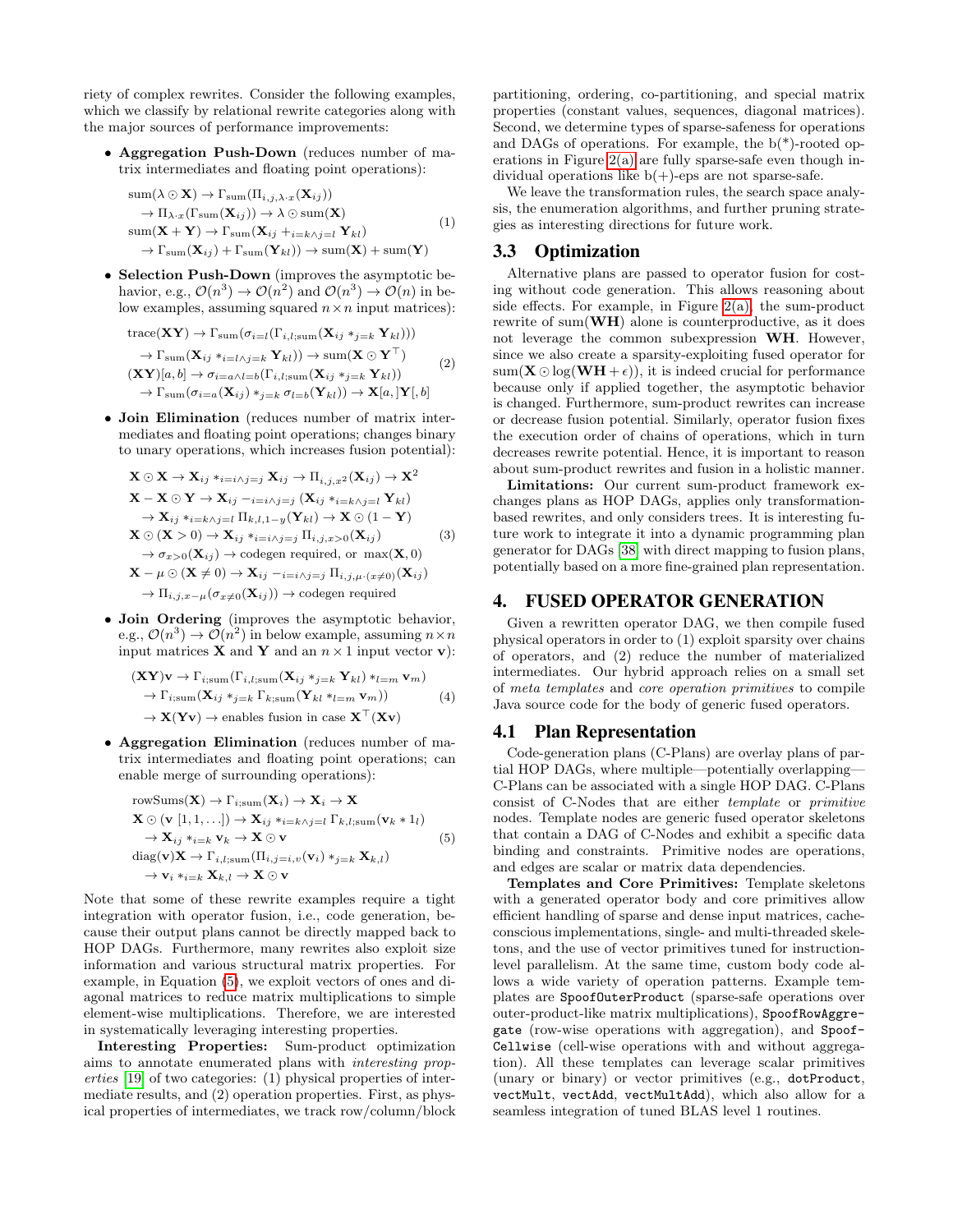<span id="page-4-0"></span>

<span id="page-4-1"></span>Figure 3: Fused Operator Generation for  $(X/(WH + \epsilon))H^{\perp}$ .

**Example C-Plan**  $(X/(WH+\epsilon))H^{\top}$ : Figure [3\(a\)](#page-4-0) shows the partial HOP DAG for line 7 of our running example. The associated C-Plan—shown in Figure [3\(b\)—](#page-4-1)leverages the SpoofOuterProduct template that binds non-zero cells  $X_{ij}$  of a matrix X and corresponding rows  $W_i$  and  $H_j$ of an outer-product-like matrix multiply  $WH<sup>T</sup>$ . The template body encodes the computation per  $\mathbf{X}_{ij}$  cell, using a dotProduct of  $W_i$  and  $H_j$ , scalar addition and division, as well as vectMultAdd (element-wise scalar-vector multiply and add to an output vector). As shown in Figure [3\(d\),](#page-4-2) we work over  $\mathbf{H}^{\top}$  for sequential access of our row-major matrix representation. Note that the final  $b(*)$  is not fused because this would incur redundant computation before aggregation.

# 4.2 Plan Alternatives and Cost Model

On C-Plan construction, there are again plan alternatives. For example, overlapping C-Plans require decisions on materialization points, i.e., to create overlapping fused operators with redundant computation, or to materialize results of the shared sub-plan. Another example is the decision on different templates applying to overlapping sub-DAGs. We explore these alternatives with a MEMO structure and cost comparisons. The same cost model—extended for entire operator DAGs—is also used for sum-product alternatives.

Cost Model: We use a simple analytical cost model of  $C(o_i) = \max(C_{MEM}(o_i), C_{CPU}(o_i))$ —to explore trade-offs of redundant computation—where  $C_{\text{MEM}}(o_i)$  indicates the time for off-chip memory transfers, and  $C_{\text{CPU}}(o_i)$  indicates compute time based on the number of floating point operations. Similar to a roofline analysis [\[50\]](#page-9-26), this model allows determining the influencing cost factor without profiling. In detail, we recursively compute the input data size and the number of weighted floating point operations of the C-Plan, and finally derive  $C_{\text{MEM}}$  and  $C_{\text{CPU}}$  times based on peak memory bandwidth and peak floating point performance.

**Example C-Plan Costs**  $(X/(WH + \epsilon))H^{\top}$ **:** Recall the C-Plan from Figure [3\(b\)](#page-4-1) and assume a  $100K \times 100K$  input **X** with sparsity 0.01 (1.2 GB), two dense  $100K \times 100$  factors W and H, and peak memory bandwidth of  $64 \text{ GB/s}$  and peak floating point performance of 230 GFLOP/s. For this scenario, we compute the costs  $C$  as follows:

$$
C_{\text{MEM}} = (1.2 \text{ GB} + 80 \text{ MB} + 80 \text{ MB}) / 64 \text{ GB/s} = 21.25 \text{ ms}
$$
  
\n
$$
C_{\text{CPU}} = 100,000^2 \cdot 0.01 \cdot (100 \cdot 2 + 1 + 22 + 100 \cdot 2) \text{ FLOP}
$$
  
\n
$$
/ 230 \text{ GFLOP/s} = 183.91 \text{ ms}
$$
  
\n
$$
C = \max(C_{\text{MEM}}, C_{\text{CPU}}) = 183.91 \text{ ms},
$$
  
\n(6)

where  $C_{\text{CPU}}$  scales the number of floating point operations of the inner C-Plan by the number of non-zero cells in  $X$ , and we use a weight of 22 for divisions [\[20,](#page-9-27) p. C-14].

## <span id="page-4-3"></span><span id="page-4-2"></span>4.3 Code Generation

We generate code from each C-Plan by recursively calling codegen on its root node. Template nodes instantiate a class template, and call codegen on its DAG outputs to produce the body code. Row- and column-wise templates create sparse and dense code separately. Each node has a unique ID from which we derive temporary variable names that are used by all parent nodes. Depth-first code generation ensures the ordering of code fragments by data dependencies. We further adapted register allocation heuristics to handle temporary vector memory requirements. Note that we generate Java source code instead of native code via LLVM to avoid Java-native boundary crossing (via JNI) and because compile time is usually negligible on large data.

**Example**  $(X/(WH + \epsilon))H^{\top}$ : The generated code for our C-Plan from Figure [3\(b\)](#page-4-1) is shown below. The generated operator TMP5 inherits its skeleton from SpoofOuterProduct but implements the cellwise computation with custom code. This hybrid of implemented skeletons and generated body allows carefully tuned data access, as shown in Figure [3\(d\),](#page-4-2) and generated code similar to hand-coded UDFs [\[15,](#page-9-28) p. 6].

```
1: public final class TMP5 extends SpoofOuterProduct {
 2: public TMP5() {
 3: _type = 0uterProductType.RIGHT;<br>4: }
 4:5: protected void exec(double a, double[] b, int bi, 6: double[] c, int ci,...,double[] d, int di, int k)
      double[] c, int ci,...,double[] d, int di, int k) { }7: double TMP1 = dotProduct(b, c, bi, ci, k); // WH<br>8: double TMP2 = TMP1 + 1.0E-15; // +eps
 8: double TMP2 = TMP1 + 1.0E-15; <br>9: double TMP3 = a / TMP2; <br>// X/
         double TMP3 = a / TMP2;
10: vectMultiplyAdd(TMP3, c, d, ci, di, k); // t(H)
11: }}
```
HOP DAG/Runtime Integration: After code generation, we replace the partial HOP DAGs associated with C-Plans—i.e., with generated fused operators—by generic spoof HOPs as shown in Figure [3\(c\).](#page-4-3) These HOPs simply refer to the generated classes by name. Similarly, we provide generic spoof LOPs and instructions for a seamless compiler and runtime integration. For distributed Spark operations, the generated classes are shipped via task closures from the driver to the executors and deserialized at the executors.

Limitations: Our code generator does so far neither allow nested templates (e.g., cell-wise within row-wise) nor operations over compressed matrices [\[14\]](#page-9-29), and supports only a basic generation of distributed Spark operators.

#### <span id="page-4-4"></span>4.4 Plan Caching

For various ML algorithms, the size of intermediates—i.e., their dimensions and sparsity—are unknown during initial compilation. Examples are complex function call patterns,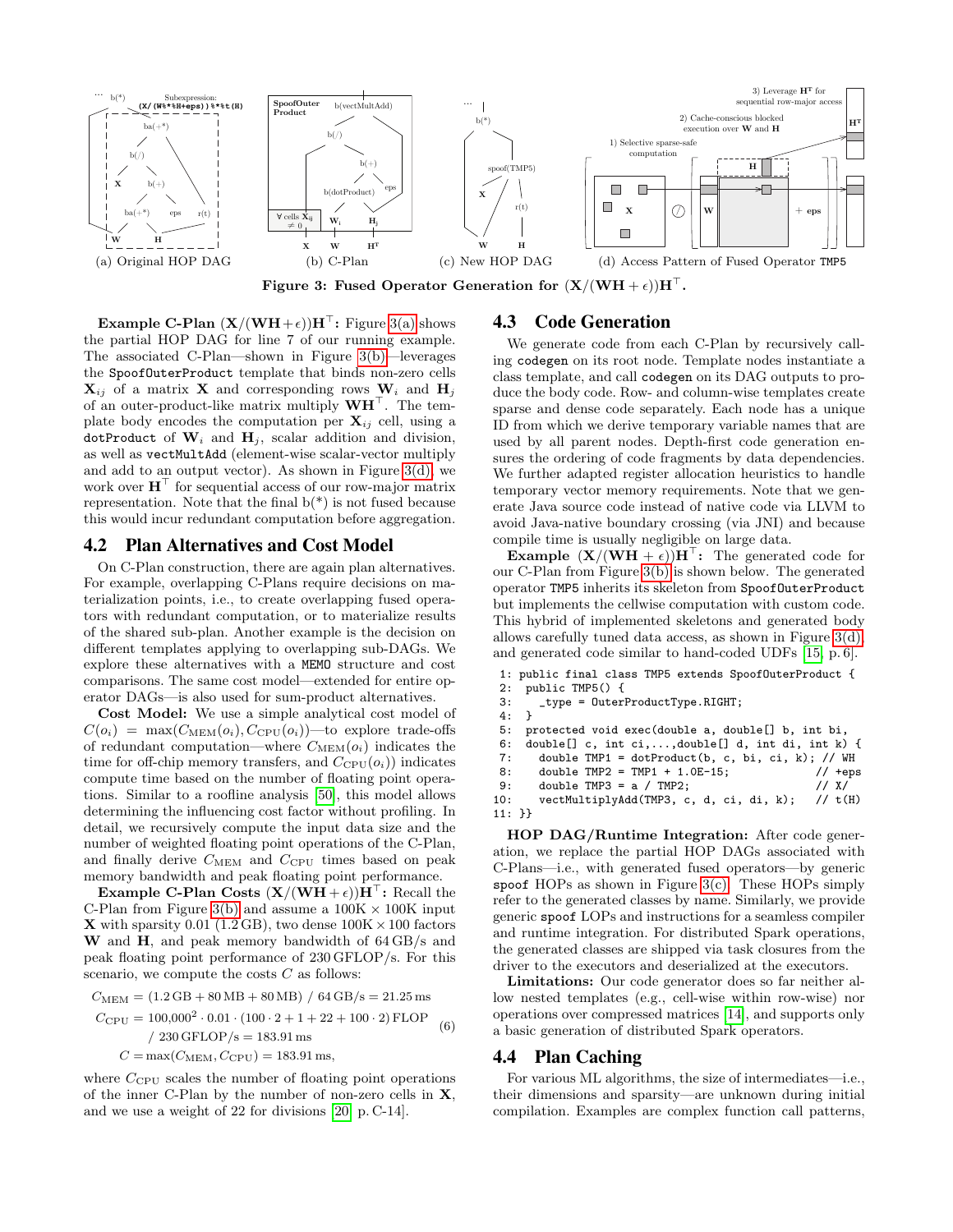UDFs, data-dependent operators, size expressions, or changing sizes. Therefore, SystemML uses dynamic recompilation at the granularity of HOP DAGs to adaptively recompile plans during runtime [\[7\]](#page-9-10). Size information is also important for Spoof as many rewrites and templates have size constraints, regarding memory requirements and applicability. Hence, we integrated SPOOF into SystemML's recompiler.

Dynamic Recompilation: Similar to the basic compiler integration described in Section [2.1,](#page-1-2) we invoke the SPOOF compiler after the update of size information, memory estimates, and HOP DAG rewrites. Dynamic recompilation works on deep copies of original HOP DAGs to enable non-reversible rewrites, which also allows a seamless integration of operator fusion. However, applying operator fusion naïvely during recompilation creates huge overhead because code generation and compilation—with  $\approx 100 \,\text{ms}$  per fused operator—dominates the basic HOP DAG recompilation, which only takes  $\approx$ 1 ms for average DAGs.

Plan Cache Probing: As source code compilation is the major bottleneck, we establish a simple yet very effective plan cache to reuse generated operators across DAGs and during dynamic recompilation. This plan cache is a hash map from CPlans to compiled classes, where we recursively compute the hash of a CPlan over its relevant, canonicalized features. For any CPlan constructed during initial compilation or recompilation, we then probe this plan cache, and reuse the generated class in case of an exact match; otherwise we invoke code generation and compilation as described before. Comparing CPlans allows adaptation of optimization decisions but avoids redundant class compilation.

Literal Handling: Dynamic recompilation also includes constant folding and literal replacement. By default, our SPOOF compiler generates constants instead of input variables for literals. However, these literals limit reuse potential because variables like step sizes change in each iteration. Hence, we use a context-sensitive heuristic for literal handling (CSLH): during initial compilation, all literals are generated as constants, whereas during recompilation, any non-integer literals are generated as variables. This heuristic has shown to provide a good compromise between efficiency of generated code and reuse potential of operators.

# <span id="page-5-0"></span>5. EXPERIMENTS

Our experiments study the impact of sum-product optimization and operator fusion on individual operations and end-to-end ML algorithms, including our running example.

# 5.1 Experimental Setting

Our setup was a 1+6 node cluster, i.e., one head node of 2x4 Intel E5530 @ 2.40 GHz-2.66 GHz with hyper-threading and 64 GB RAM @800 MHz, as well as 6 nodes of 2x6 Intel  $E5-2440@2.40~\text{GHz}$ -2.90 GHz with hyper-threading, 96 GB RAM @1.33 GHz (registered ECC), 12x2 TB disks, 10Gb Ethernet, and Red Hat Enterprise Linux Server 6.5. We used OpenJDK 1.8.0, Apache Hadoop 2.2.0, and Apache Spark 1.5.2. Spark was configured with 6 executors, 24 cores/executor, 30 GB driver memory, and 60 GB executor memory. Our baselines are Apache SystemML 0.10 (May 2016), Julia 0.5 (Sep 2016) that uses an LLVM-based justin-time compiler [\[5\]](#page-9-30), and peak memory and compute bandwidth. All datasets have been synthetically generated to evaluate a range of scenarios, where we used algorithmspecific data generators for the end-to-end experiments.

<span id="page-5-3"></span><span id="page-5-2"></span><span id="page-5-1"></span>

<span id="page-5-4"></span>Figure 4: Single-/Multi-Threaded  $X/(WH + \epsilon)H^{\top}$ .

#### 5.2 Operations Performance

To understand the runtime characteristics of generated fused operators, we first present single-threaded (ST) and multi-threaded (MT) micro-benchmarks. We use one worker node with 80 GB heap size and report the mean of 20 runs of a baseline without fused operators (Base), hand-coded fused operators (Fused) and generated fused operators (Spoof).

**Fused X/(WH** +  $\epsilon$ ) $H^{\top}$ : The fused wdivmm operator exploits sparsity and aggregation. Figures  $4(a)$  and  $4(b)$  show the execution time (in log-scale) over a  $10K \times 10K$  input **X** with varying sparsity (ratio of non-zeros) and factor rank 100. For a sparsity of  $10^{-4}$ , we see an improvement of three orders of magnitude over the baseline without fused operators. Further, our SPOOF code generation approach matches the performance of the existing wdivmm operator; sometimes we even slightly outperform it due to branchless generated code. Figures  $4(c)$  and  $4(d)$  show consistent results with increasing data size at sparsity 0.01. The baseline without fused operators cannot execute the larger scenarios from 50K onwards as the intermediate exceeds the dense block limitation of 16 GB. At MT 200K, we observe a runtime that is at 1/12 of peak floating point performance (230GFLOP/s), which is good considering the sparse input, large factors of 160 MB, the complex operator pattern, and multi-threading.

**Fused** sum( $X \odot Y \odot Z$ ): Complementary to the above operator, the fused tak+ operator avoids unnecessary intermediates for I/O-bound operations. Figures  $5(a)$  and  $5(b)$ show the execution time (in log-scale) over three dense vectors with varying data size. For single-threaded execution, we see only moderate improvements as the memory bandwidth is not fully utilized yet. However, for multi-threaded execution of large data, we see a substantial improvement of one order of magnitude, achieving peak single-socket local or remote memory bandwidth of  $\approx 25 \text{ GB/s}$ . The small 3x1M

<span id="page-5-5"></span>

<span id="page-5-6"></span>Figure 5: Single-/Multi-Threaded  $sum(X \odot Y \odot Z)$ .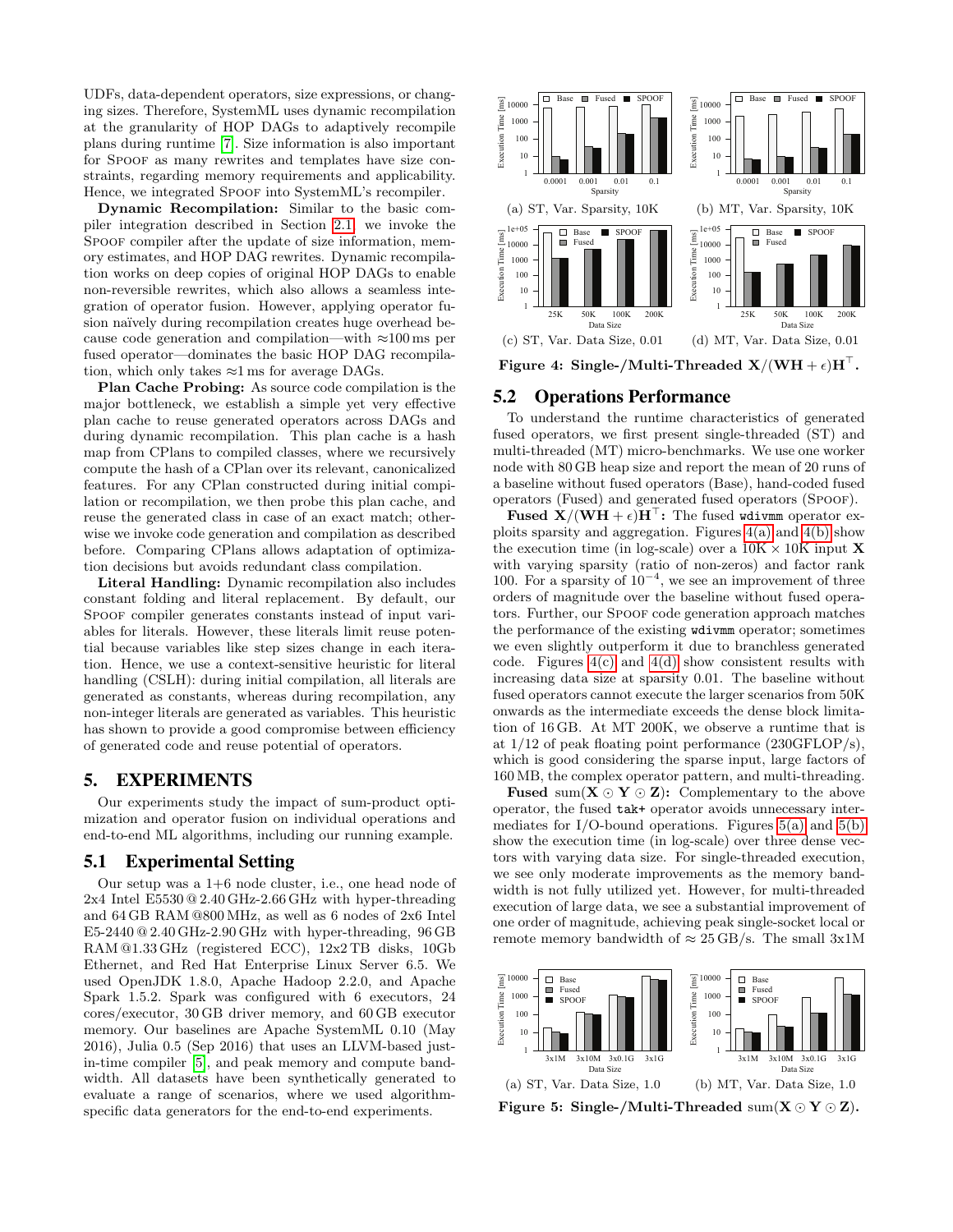<span id="page-6-0"></span>Table 1: Julia Comparison  $X/(WH + \epsilon)H^{\top}$ , MT.

| $\mathbf{D}\text{at } \text{aset}$ | Base                  | Julia                 | <b>SPOOF</b>        |
|------------------------------------|-----------------------|-----------------------|---------------------|
| $10K \times 10K$ , 0.0001          | $2.211 \,\mathrm{ms}$ | $1.611 \,\mathrm{ms}$ | 6 <sub>ms</sub>     |
| $10K \times 10K$ , 0.001           | $2.892 \,\mathrm{ms}$ | $1,621 \,\mathrm{ms}$ | 9 <sub>ms</sub>     |
| $10K \times 10K$ , 0.01            | $4.034 \,\mathrm{ms}$ | $1,709 \,\mathrm{ms}$ | $31 \,\mathrm{ms}$  |
| $10K \times 10K$ , 0.1             | $6.012 \,\mathrm{ms}$ | $1.871 \,\mathrm{ms}$ | $201 \,\mathrm{ms}$ |

<span id="page-6-1"></span>

|  |  | Table 2: Julia Comparison $\text{sum}(\textbf{X} \odot \textbf{Y} \odot \textbf{Z}), \text{MT}.$ |  |  |  |  |  |  |  |  |  |
|--|--|--------------------------------------------------------------------------------------------------|--|--|--|--|--|--|--|--|--|
|--|--|--------------------------------------------------------------------------------------------------|--|--|--|--|--|--|--|--|--|

| $\mathbf{D}\text{at } \text{aset}$ | Base                   | Julia                  | <b>SPOOF</b>          |
|------------------------------------|------------------------|------------------------|-----------------------|
| $3 \times 1$ M, 1.0                | $16 \,\mathrm{ms}$     | 8 <sub>ms</sub>        | 9 <sub>ms</sub>       |
| $3 \times 10M$ , 1.0               | $93 \,\mathrm{ms}$     | $76 \,\mathrm{ms}$     | $21 \,\mathrm{ms}$    |
| $3 \times 100M$ , 1.0              | $877 \,\mathrm{ms}$    | $733 \,\mathrm{ms}$    | $119 \,\mathrm{ms}$   |
| $3 \times 1$ G, 1.0                | $10.249 \,\mathrm{ms}$ | $11.271 \,\mathrm{ms}$ | $1,189 \,\mathrm{ms}$ |

case is an exception because the intermediates of 1M rows (8 MB) still fit into L3 cache (15 MB). These results were obtained with the -server configuration; we observed an additional 30% improvement using the -XX:+UseNUMA flag.

Comparison to Julia: So far, we compared Spoof exclusively with SystemML baselines. To further understand the results, we now also compare with Julia that uses an LLVM-based just-in-time compiler. Specifically, we reevaluate the representative scenarios of Figures [4\(b\)](#page-5-2) and [5\(b\).](#page-5-6) We ran Julia with -compile=all and report the average of 100 runs to amortize compilation overheads. Table [1](#page-6-0) shows the results for  $X/(WH+\epsilon)H^{\top}$ , comparing SystemML Base, Julia, and Spoof. Julia uses by default OpenBLAS for matrix multiplications which shows moderately better performance than SystemML Base for this compute-intensive scenario. As the number of non-zeros increases, SystemML Base also suffers from an expensive sparse-dense divide due to repeated output allocations. However, we observe that Julia does not generate sparsity-exploiting code leading to huge performance differences compared to SPOOF. Further-more, Table [2](#page-6-1) shows the results for sum( $X \odot Y \odot Z$ ). For this scenario, SystemML Base and Julia show almost identical performance as both become memory bandwidth bound and create two large intermediates. In contrast, SPOOF generates a fused operator without intermediates, leading to performance improvements of up to an order of magnitude.

# <span id="page-6-5"></span>5.3 End-to-End Performance

We now investigate the impact of fused operators on end-to-end performance, i.e., total elapsed time, including compilation and  $I/O$ , where we report the mean of 5 runs. As complementary algorithm use cases, we use our running example Poisson Nonnegative Matrix Factorization (PNMF), L2-regularized Support Vector Machine (L2SVM), and Multinomial Logistic Regression (Mlogreg).

PNMF: For PNMF, we generated sparse nonnegative input data of varying dimensions and sparsity 0.001. Table [3](#page-6-2) reports the runtime of 20 iterations with rank 100. Similar to our micro-benchmarks, we see huge improvements of sparsity-exploiting fused operators. Spoor compiled four operators and matches the performance of Fused except a 2 s overhead for compilation. The baseline on scenario 200K resulted in distributed operations, as the dense intermediates were 320 GB, exceeding the driver memory. With the Spark runtime, it failed due to a 2 GB limitation of shuffle files, whereas with the MR runtime it took more than 39 h.

L2SVM: The L2SVM algorithm is a representative iterative ML algorithm, using two nested while loops as well as matrix-vector multiplications and vector operations. We generated dense feature and label inputs  $X$  and  $y$  of a varying number of rows and only 10 features. In this scenario,

<span id="page-6-2"></span>Table 3: PNMF End-to-End Execution Time.

| Dataset                    | Base    | Fused | <b>SPOOF</b>      |  |
|----------------------------|---------|-------|-------------------|--|
| $10K \times 10K$ , 0.001   | 251 s   | 6 s   | 9 s               |  |
| $25K \times 25K$ , 0.001   | 4,748 s | 9s    | 11 s              |  |
| $200K \times 200K$ , 0.001 | >24h    | 121s  | $125\,\mathrm{s}$ |  |

<span id="page-6-3"></span>

|  | Table 4: L2SVM End-to-End Execution Time. |  |  |
|--|-------------------------------------------|--|--|
|  |                                           |  |  |

| $\mathbf{D}\text{at } \text{aset}$     | Base  | Fused | <b>SPOOF</b> |
|----------------------------------------|-------|-------|--------------|
| $100K \times 10, \overline{1.0 (8MB)}$ | 3s    | 3s    | 5 s          |
| $1M \times 10$ , 1.0 (80 MB)           | 9s    | 7s    | 8 s          |
| $10M \times 10$ , 1.0 (800 MB)         | 50 s  | 34s   | 17s          |
| $100M \times 10$ , 1.0 (8 GB)          | 525 s | 320 s | 114s         |

<span id="page-6-4"></span>Table 5: Mlogreg End-to-End Execution Time.

| $\mathbf{D}\text{at }$                | Base     | Fused    | <b>SPOOF</b> |
|---------------------------------------|----------|----------|--------------|
| $5K \times 200, \overline{1.0 (8MB)}$ | 4s       | 5s       | 6s           |
| $50K \times 200$ , 1.0 (80 MB)        | 6s       | 6 s      | 8s           |
| $500K \times 200, 1.0 (800 MB)$       | 18s      | 14s      | 14s          |
| $5M \times 200$ , 1.0 (8 GB)          | 122s     | 68s      | 57s          |
| $50M \times 200$ , 1.0 (80 GB)        | 1,044s   | 749s     | 627s         |
| $50M \times 1000$ , 1.0 (400 GB)      | 20.152 s | 13,380 s | 14,156s      |

the vector operations become the bottleneck. Table [4](#page-6-3) reports the runtime of 20 outer iterations with  $\lambda = 10^{-3}$  and  $\epsilon = 10^{-14}$ . The larger the data size, the more we benefit from fused operators such as sum( $A \odot B \odot C$ ) (twice in the inner loop), due to fewer intermediates, which determine the amount of data read and written from and to memory as well as potential evictions. Spoor compiled the entire inner loop into two overlapping fused operators for substantial improvements compared to existing fused operators.

Mlogreg: The Mlogreg algorithm also comprises two nested while loops but with two matrix multiplications for  $X^{\perp}(w \odot (Xv))$  in the inner loop. We generated dense inputs with 200 features and binomial labels. Table [5](#page-6-4) shows the runtime of 20 outer iterations, with up to 5 inner iterations, and  $\lambda = 10^{-3}$  and  $\epsilon = 10^{-14}$ . The larger the data size, the more we benefit from a fused operator for  $\mathbf{X}^{\top}(\mathbf{w}\odot(\mathbf{X}\mathbf{v}))$ because it avoids an unnecessary scan of  $X$  from memory. This fused mmchain operator computes the chain of operations row-wise, reusing rows of  $X$  from L1 cache. Spoor additionally compiles various cell-wise operators for a total improvement of more than 2x compared to Base. The same applies to distributed in-memory and out-of-core datasets.

#### 5.4 Example Fused Operators

In order to better understand the end-to-end performance results in Section [5.3,](#page-6-5) we provide additional details of generated fused operators. Since we already discussed PNMF, we specifically focus on the algorithms L2SVM and Mlogreg.

#### *5.4.1 L2SVM Fused Operators*

Below script shows the general algorithm structure and the inner loop operations of L2SVM [\[18\]](#page-9-12):

```
1: while(continueOuter & iter < maxi) {
2: while(continueInner) {
3: out = 1 - Y * (XW + step\_sz * Xd);4: sv = (out > 0);<br>5: out = out * sv;out = out * sv;6: g = wd + step_sz*dd - sum(out * Y * Xd);<br>7: h = dd + sum(Xd * sv * Xd);h = dd + sum(Xd * sv * Xd);8: step\_sz = step\_sz - g/h;9: } } ...
```
Fusion Potential: Figure [6](#page-7-0) shows the HOP DAG of the inner loop (lines 3-7) without fused operators. Vector inputs and operations are highlighted in bold on gray background; the remaining scalar operations are negligible. This HOP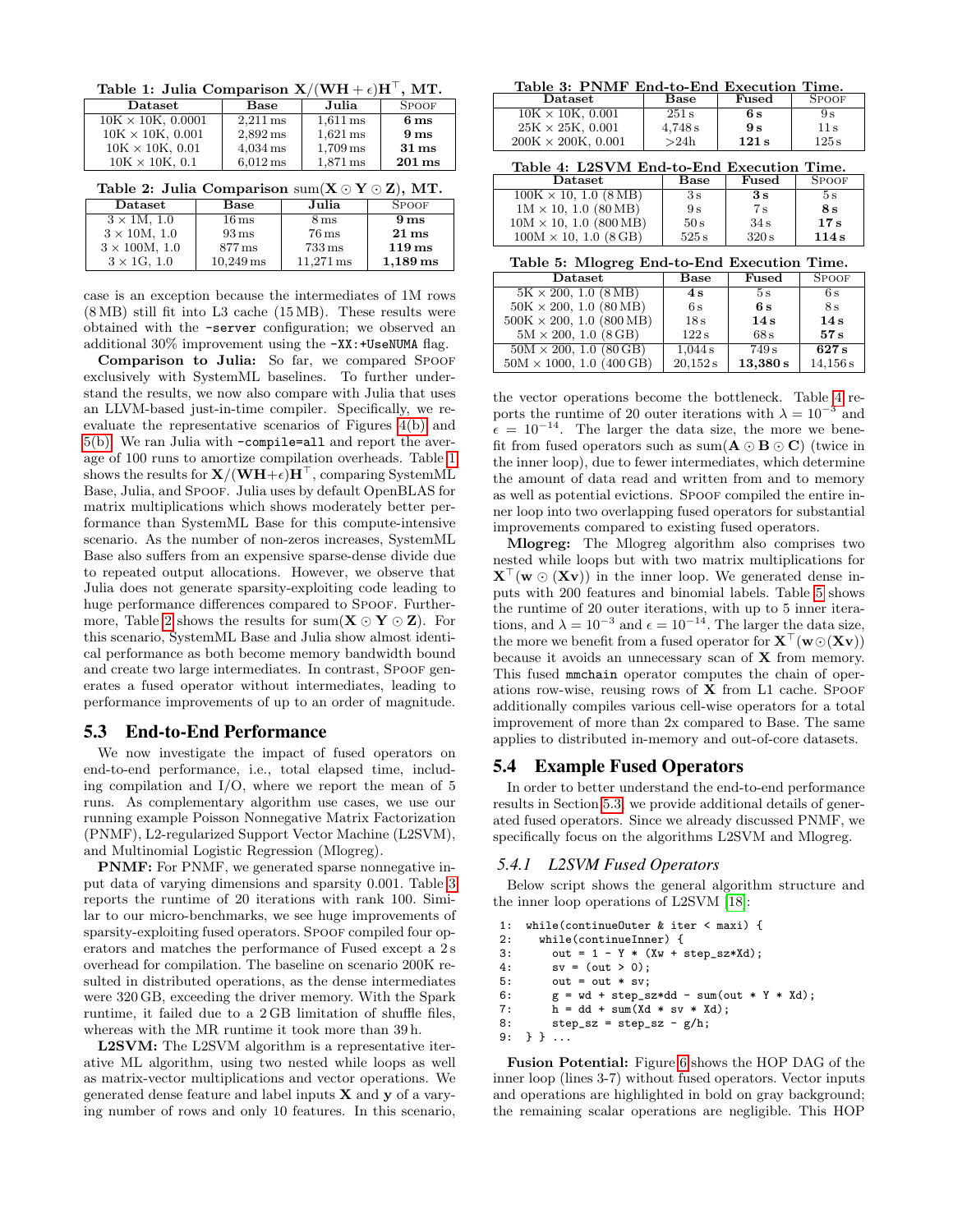DAG creates ten vector intermediates and computes two vector sums, where the computation paths of both sums share a large common subexpression. SystemML Fused compiles the fused operators tak+ (twice for sum( $X \odot Y \odot Z$ )), selp (for  $\mathbf{X} \odot (\mathbf{X} > 0)$ , and  $-1*$  (for  $1 - \mathbf{X} \mathbf{Y}$ ), reducing the number of intermediates to five. SystemML 0.11 would additionally compile a  $\ast\ast$  (for  $X + s \odot Y$ ). However, pattern-specific fused operators usually comprise only few operations, which fails to exploit the full potential. In contrast, SPOOF eliminates all intermediates by generating two overlapping fused operators of type SpoofCellwise with full aggregation.

Example Cell-wise Fused Operator: Understanding the generated source code requires some details of the handcoded SpoofCellwise template. It supports cell-wise operations over one input matrix and arbitrary sideways input vectors with (1) dense and sparse inputs, (2) sparse-safe and -unsafe operations, (3) computation with and without aggregation, as well as (4) single- and multi-threaded execution. This template defines and uses an abstract exec method to process one value at-a-time. Refraining from generating all these aspects greatly simplified the code generator and ensures efficiency close to hand-coded operators. Generated cell-wise operators then extend the SpoofCellwise operator by implementing a custom exec method. Below source code was generated for SPOOF TMP2 in Figure [6](#page-7-0) using Xd as the main input matrix, and  $Y$  and  $Xw$  as sideways vectors:

```
1: public final class TMP2 extends SpoofCellwise {
 2: public TMP2() {
 3: \quad \begin{array}{l} \mathtt{-type} \; = \; \mathtt{CellType.FULL\_AGG} \, ; \\ 4: \quad \end{array}4:5: protected double exec(double a, double[][] vectors,
 6: double[] scalars, ..., int rowIndex) {
 7: double TMP3 = vectors[1][rowIndex];<br>8: double TMP4 = vectors[0][rowIndex]:
 8: double TMP4 = vectors[0][rowIndex];<br>9: double TMP5 = a * scalars[0]:
          double TMP5 = a * scalars[0];
10: double TMP6 = TMP4 + TMP5;<br>11: double TMP7 = TMP3 * TMP6:
          double TMP7 = TMP3 * TMP6;
12: double TMP8 = 1 - \text{IMP7};<br>13: double TMP9 = (\text{IMP8} > 0)13: double TMP9 = (TMP8 > 0) ? 1 : 0;<br>14: double TMP10 = TMP8 * TMP9;
          double TMP10 = TMP8 * TMP9;
15: double TMP11 = TMP10 * TMP3;
16: double TMP12 = TMP11 * a;
17: return TMP12;
18: }}
```
Under certain conditions (e.g., single SpoofCellwise operator), the JVM JIT compiler is able to inline these calls per value; otherwise, the invocation overhead is still often negligible compared to reading from memory.

#### *5.4.2 Mlogreg Fused Operators*

Similar to L2SVM, Mlogreg also exhibits two nested while loops but with matrix multiplications in the inner loop. Below script shows the major operations of this inner loop:

```
1: Q = P [, 1:K] * (X %*% ssX_V);
2: HV = t(X)\frac{4}{3}\cdot(Q-P[,1:K]*(rowsums(Q)\frac{4}{3}\cdot(matrix(1,1,K))));
```
For binomial labels, where  $P[,1:K]$  and Q are column vectors, this reduces after rewrites such as  $\mathbf{X} \odot (\mathbf{v} \hspace{0.2cm} [1, 1, \ldots]) \rightarrow$  $X \odot v$ , rowSums $(X) \rightarrow X$ , or  $X - X \odot Y \rightarrow X \odot (1 - Y)$ —as shown in Equations [\(3\)](#page-3-2) and [\(5\)](#page-3-1)—to the following expression:

```
1: HV = t(X)\% * % ((P[, 1:K] * (1-P[, 1:K])) * (X \% * % ssX_V));
```
Fusion Potential: Without fused operators, this expression creates five column vector intermediates and requires two scans over X. SystemML Fused compiles the operators



<span id="page-7-0"></span>Figure 6: L2SVM HOP DAG of Inner Loop.

sprop (sample proportion) for  $P \odot (1 - P)$  and mmchain for  $X^{\top}(w\odot (Xv))$ , which only creates two vector intermediates and requires only a single scan over  $X$ . In contrast, SPOOF generates a single fused operator for the entire expression, except for the right indexing operation  $P[$ , 1:K], which eliminates one additional vector intermediate.

Example Row-Aggregate Fused Operator: The SpoofRowAggregate template supports row-wise processing over one input matrix and arbitrary sideways vectors with final aggregation over columns or rows. Similar to SpoofCellwise, it supports dense and sparse inputs, as well as singleand multi-threaded execution. Since entire rows are exposed to the generated body, this templates comprises two abstract methods execDense and execSparse for efficient handling of dense and sparse inputs. The generated fused operator for the inner loop of Mlogreg then extends SpoofRowAggregate by implementing these two methods as follows:

```
1: public final class TMP29 extends SpoofRowAggregate {
 2: public TMP29() {<br>3: \_colVector = t
      3: _colVector = true;
 rac{4}{5}:
 5: protected void execDense(double[] a, int ai,<br>6: double[][] vectors, double[] scalars, double
 6: double[][] vectors, double[] scalars, double[] c,<br>7. int len int rowIndex) {
 7: int len, int rowIndex) {<br>8: double TMP17 = vectors
 8: double TMP17 = vectors[1][rowIndex];<br>9: double TMP18 = 1 - TMP17:
9: double TMP18 = 1 - TMP17;<br>10: double TMP19 = TMP18 * TM
10: double TMP19 = TMP18 * TMP17;<br>11: double TMP20 = dotProduct(a,v
         double TMP20 = dotPart(a, vectors[0], ai, 0, len);12: double TMP21 = TMP19 * TMP20;
13: vectMultiplyAdd(TMP21, a, c, ai, 0, len);<br>14: }
14:15: protected void execSparse(double[] avals, int[] aix,
16: int ai, double[][] vectors, double[] scalars,
17: double[] c, int len, int rowIndex ) {
18: double TMP23 = vectors[1][rowIndex];
19: double TMP24 = 1 - TMP23;
20: double TMP25 = TMP24 * TMP23;<br>21: double TMP26 = dotProduct(ava
         double TMP26 = dotProduct(avals,
22: vectors[0], aix, ai, 0, len);
23: double TMP27 = TMP25 * TMP26;
24: vectMultiplyAdd(TMP27, avals, c, aix, ai, 0, len);
25: }}
```
Note that for execSparse, we directly pass avals and aixthe value and column index arrays of non-zeros—along with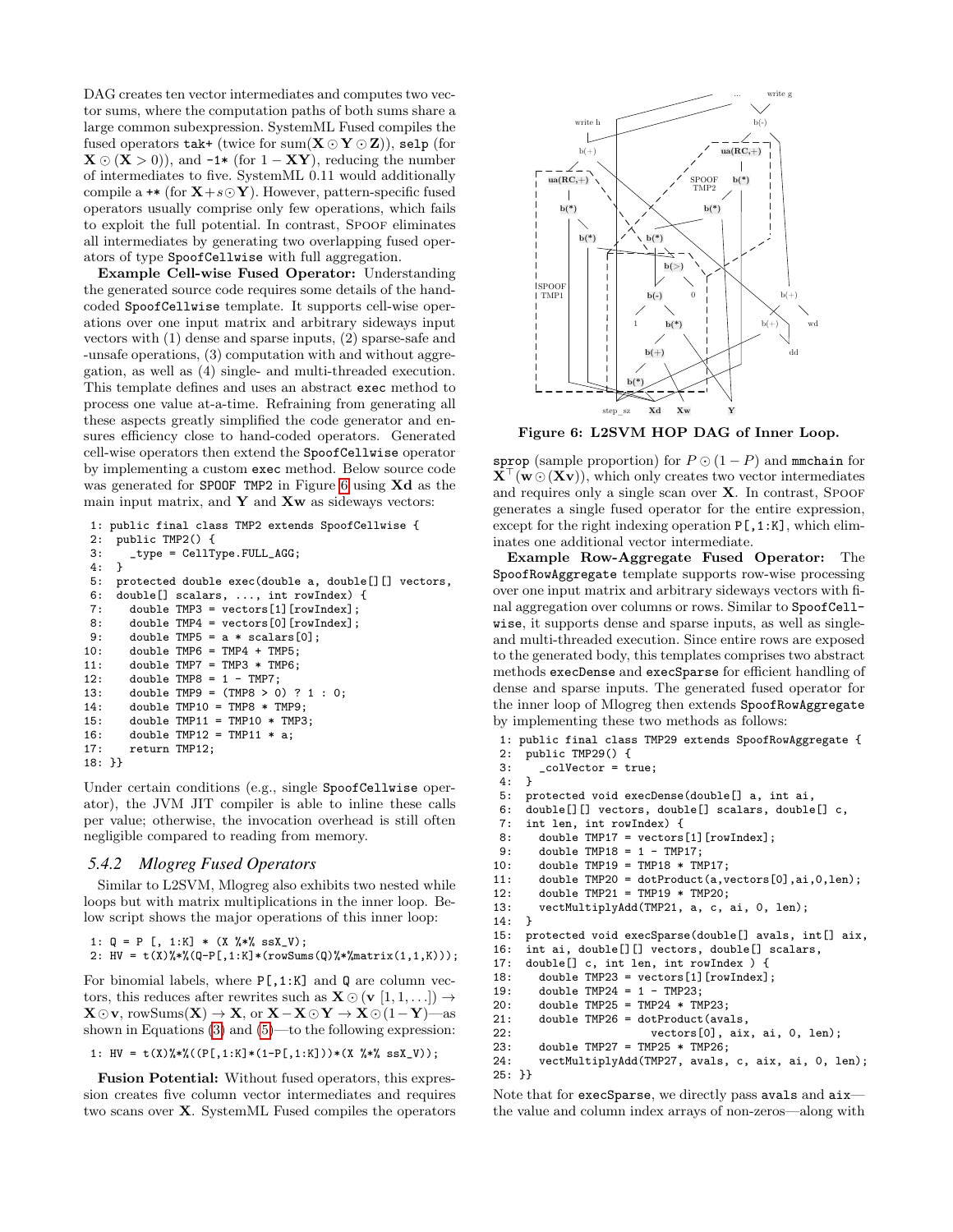<span id="page-8-0"></span>Table 6: M $logreg 500K \times 200$  Plan Cache Statistics.

| Statistic          | <b>SPOOF</b> | <b>SPOOF</b> | <b>SPOOF</b>   |  |  |  |  |  |
|--------------------|--------------|--------------|----------------|--|--|--|--|--|
|                    | no PC        | PC constant  | <b>PC CSLH</b> |  |  |  |  |  |
| Total runtime      | 49.29 s      | 19.87 s      | 14.48 s        |  |  |  |  |  |
| PC hit rates       | 0/462        | 388/462      | 449/462        |  |  |  |  |  |
| Javac compile time | 34.45 s      | 6.88 s       | 1.97 s         |  |  |  |  |  |
| JIT compile time   | 25.36 s      | 18.84 s      | 10.50 s        |  |  |  |  |  |

the current position ai in these arrays. This applies to the sparse formats CSR (compressed sparse row) and MCSR (modified CSR), which are both used by SystemML [\[9\]](#page-9-7).

#### 5.5 Plan Caching Effects

The Mlogreg algorithm is an example that heavily relies on dynamic recompilation because the size of many intermediates depends on the number of classes in the label vector y, which is unknown during initial compilation. Therefore, we use M $\log$ reg with moderate data size of  $500K \times 200$  (800 MB) to evaluate the impact of our plan cache (PC) described in Section [4.4.](#page-4-4) We compare SPOOF without PC, SPOOF with PC and constant literals, and Spoor with PC and our literal heuristic CSLH (our default), as the mean of 5 runs.

Plan Cache Summary Statistics: Table [6](#page-8-0) shows the plan cache statistics representing an end-to-end run of Mlogreg. The Spoof compiler, optimized 473 HOP DAGs, compiled 939 C-Plans (not counting any subsumed plans), and created 462 Java classes. We see that the plan cache has large impact on the total runtime, improving performance by more than 3x on this scenario, with even larger improvements for smaller inputs. Furthermore, we observe that our literal heuristic improves the hit rate from 84% to 97%, which directly affects total Javac compilation time. The remaining Spoof compilation overheads, including C-Plan construction, are negligible as they did not exceed 300 ms in all runs. Finally, note that the plan cache hit rates also significantly affect just-in-time (JIT) compilation overheads, which in turn indirectly—due to asynchronous JIT compilation—affect the total runtime as well.

Discussion: The simple yet very effective plan cache significantly contributed to the practicability of Spoof. Most importantly, the good hit rates enable the application of the Spoof compiler during dynamic recompilation to exploit the full rewrite and fusion potential without worrying about unjustified compilation overhead or code inefficiency.

## 6. RELATED WORK

We review related work of query compilation as well as sum-product optimization and operator fusion for ML.

Query Compilation: Compiled queries have been studied as far back as in System R [\[10\]](#page-9-31). Krikellas et al. reconsidered query compilation and introduced holistic query evaluation [\[26\]](#page-9-32) to generate query- and hardware-specific code via operator templates. DBToaster further introduced query compilation techniques to generate incremental view maintenance programs [\[23\]](#page-9-33). Later Neumann also showed the practicability of LLVM-based query compilation for modern inmemory database systems [\[36\]](#page-9-34). Recent systems with query compilation include Hyper [\[37\]](#page-9-35), Impala [\[49\]](#page-9-36), Hekaton [\[16\]](#page-9-37), and Tupleware [\[12\]](#page-9-38), most of which follow similar template expansion mechanisms. LegoBase [\[25\]](#page-9-39) and DBLAB/LB [\[45\]](#page-9-40) further focused on generative programming and a modular compilation chain. Additional work explored query compilation tradeoffs for scans over compressed blocks with heterogeneous compression schemes in Hyper [\[31\]](#page-9-41), and query engine specialization for heterogeneous data formats like CSV and JSON in Proteus [\[22\]](#page-9-42). Orthogonal to query compilation, sideways information passing [\[21\]](#page-9-43) aims to exploit predicates across chains of operators and sub-queries. None of these query compilers, however, supports linear algebra, sum-product optimization, or sparsity-exploiting operations.

Sum-Product Optimization: Pure sum-product problems have also been studied in various areas [\[27,](#page-9-44) [39\]](#page-9-45). Recent work on regression and factorization over relational block structures [\[41\]](#page-9-19), generalized linear models over joins [\[28\]](#page-9-18), and linear regression over factorized joins [\[44\]](#page-9-20) also implicitly exploit sum-product optimizations over known join dependencies. Similarly, relational rewrites like eager groupby [\[11,](#page-9-22) [51\]](#page-9-23) and its generalization for factorized databases [\[3\]](#page-9-46) can be considered special cases of sum-product optimization. Khamis et al. further generalized sum-product optimization to so called functional aggregate queries [\[24\]](#page-9-47), where they also showed the relation to matrix multiplication chains. However, none of these works considered the general case of linear algebra programs and its integration into an optimizing compiler. Systems like OptiML [\[47\]](#page-9-8) and SystemML [\[7\]](#page-9-10) apply algebraic simplification rewrites, but rely on coarse-grained pattern matching, which does not exploit the full potential. Desharnais et al. further already presented selected algebraic laws of linear algebra, derived from laws of relational algebra [\[13\]](#page-9-11). The closest work to sum-product optimization in Spoof, however, is the AMF (Abstract Matrix Form) framework [\[35\]](#page-9-4). Similar to our elementary rewrites, AMF uses a set of axioms, scalar algebraic properties, and axiomdriven transformation rules. Our work differs by using restricted relational algebra plans, and holistically reasoning about sum-product optimization and operator fusion.

Automatic Operator Fusion: Loop or operator fusion has been investigated in high performance computing and database research. First, example systems with hand-coded fused operators are SystemML [\[9\]](#page-9-7) and Cumulon [\[17\]](#page-9-9). SystemML provides various fused operators to exploit sparsity [\[9\]](#page-9-7) and reduce the number of intermediates or scans over the input [\[2,](#page-9-13) [7\]](#page-9-10). Cumulon uses a so-called MaskMult operator to exploit sparsity [\[17\]](#page-9-9) over sparse-safe, element-wise operations. Ashari et al. [\[2\]](#page-9-13) relies on source code generation to specialize SystemML's mmchain operator for GPUs. Second, Tupleware [\[12\]](#page-9-38), Kasen [\[52\]](#page-9-48), and Latte [\[48\]](#page-9-49) support automatic operator fusion for distributed UDF- and vertex-centric applications. Prior work also tackled the automatic fusion of BLAS level 1 and 2 kernels with an cost-based refine and optimize approach [\[4\]](#page-9-14). However, all of these systems neither exploit sparsity nor do they apply algebraic simplifications. Finally, OptiML [\[47\]](#page-9-8) provides automatic operator fusion for CPUs and GPUs but applicable cases are limited by pattern matching and generated operators do not exploit sparsity. Third, there is also work on generating sparse linear algebra kernels, for different formats, from dense specifications [\[6,](#page-9-50) [40\]](#page-9-51). Mateev et al. further introduced a generic programming approach based on dual APIs, where a restructuring compiler translates from high- to low-level APIs [\[34\]](#page-9-21). Interestingly, this work uses relational algebra to model the loop structure within sparse kernels. However, these works have a scope of individual operations and hence cannot exploit sparsity across operations. Recently, Sparso [\[42\]](#page-9-52) optimizes entire sparse programs by passing context information along chains of operations, but still relies on BLAS libraries.